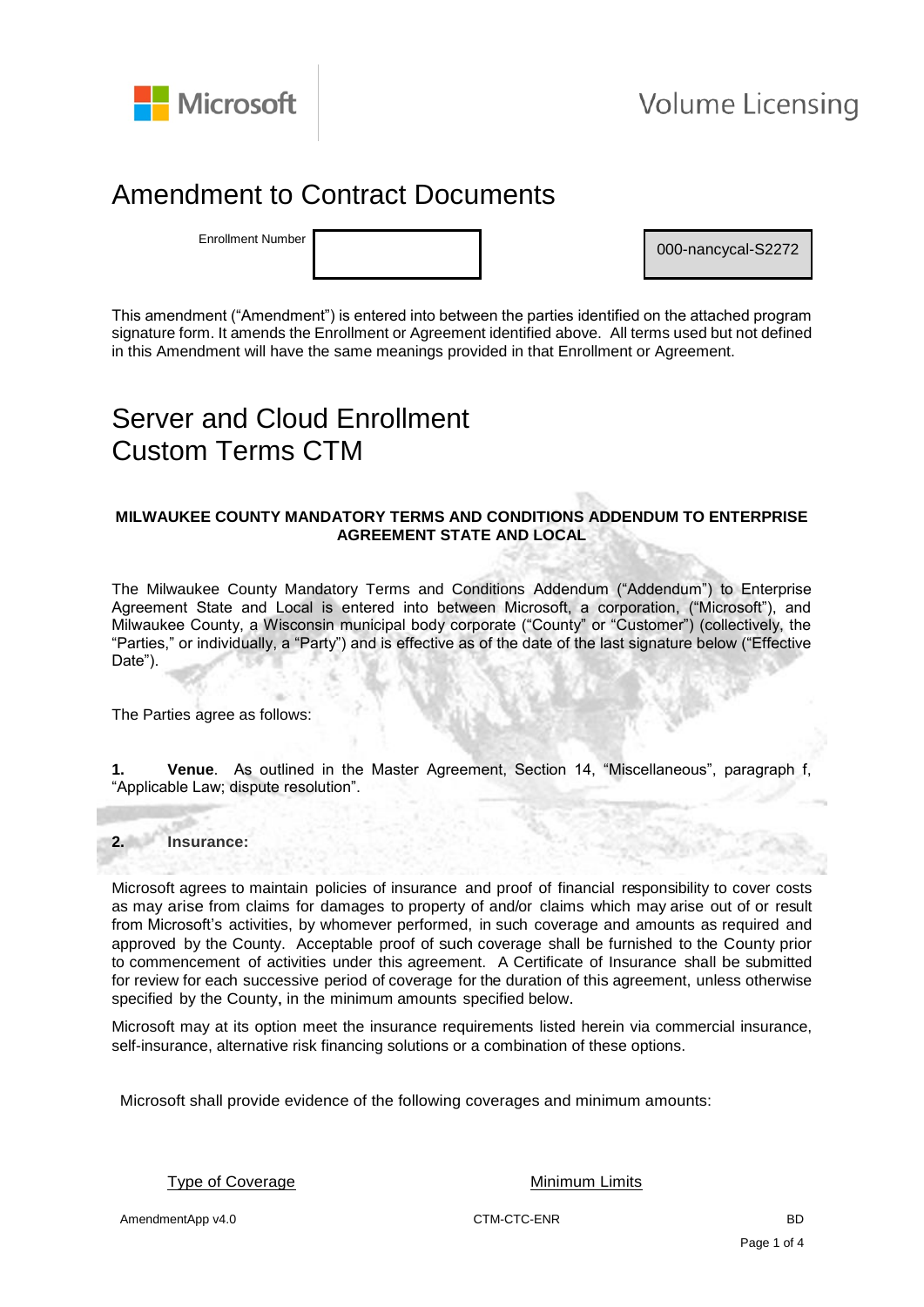| Workers'<br>Wisconsin<br>Compensation<br>and<br>Employer's Liability & Disease                                                    | Statutory/Waiver of Subrogation<br>\$100,000/\$500,000/\$100,000 |
|-----------------------------------------------------------------------------------------------------------------------------------|------------------------------------------------------------------|
| General Liability<br>Bodily Injury and Property Damage to include:<br>Personal Injury, Fire, Products and Completed<br>Operations | \$1,000,000 Per Occurrence<br>\$2,000,000 Aggregate              |
| Automobile Liability<br>Bodily Injury and Property Damage<br>All Autos                                                            | \$1,000,000 Per Accident                                         |
| <b>Technology Errors and Omissions</b><br>Refer to Additional Provision A.1.                                                      | \$5,000,000 Per Occurrence<br>\$5,000,000 Aggregate              |
| <b>Cyber Liability</b><br>Refer to Additional Provision A.2.                                                                      | \$5,000,000 Per Occurrence<br>\$5,000,000 Aggregate              |

Milwaukee County shall be named as an Additional Insured on the General, Automobile, and Cyber L iability policies as respects the services provided in this agreement. A Waiver of Subrogation shall be afforded to Milwaukee County on the Workers' Compensation policy. A thirty (30) day written notice of cancellation or non-renewal shall be afforded to Milwaukee County.

The insurance specified above shall be placed with a Carrier approved to do business in the State of Wisconsin. All carriers must be A rated or better per AM Best's Rating Guide. Any requests for deviations from or waivers of required coverages or minimums shall be submitted in writing and approved by Milwaukee County's Risk Manager as a condition of this agreement.

#### **A.1. Technology Errors & Omissions – Additional Provision.**

Microsoft agrees to provide additional information on its technology errors & omissions coverage as respects policy type, i.e. errors and omissions for consultants, architects, and/or engineers, etc.; applicable retention levels; coverage form, i.e. claims made, occurrence; discover clause conditions, and effective retroactive and expiration dates, to Milwaukee County's Risk Manager as may be requested to obtain approval of coverage as respects this section.

It is understood and agreed that coverage which applies to the services inherent in this agreement will be extended for two (2) years after completion of all work contemplated on this project if coverage is written on a claims-made basis.

#### **A.2. Cyber Liability – Additional Provisions.**

Microsoft agrees to maintain and provide additional information on its cyber liability coverage as respects policy provisions; i.e., media, security, privacy, regulatory, etc.; applicable retention levels; coverage form; i.e., claims made, occurrence; discover clause conditions, and effective retroactive and expiration dates, to Milwaukee County's Risk Manager as may be requested to obtain approval of coverage as respects this section.

It is understood and agreed that coverage which applies to the services inherent in this agreement will be extended for two (2) years after completion of all work contemplated on this project if coverage is written on a claims-made basis.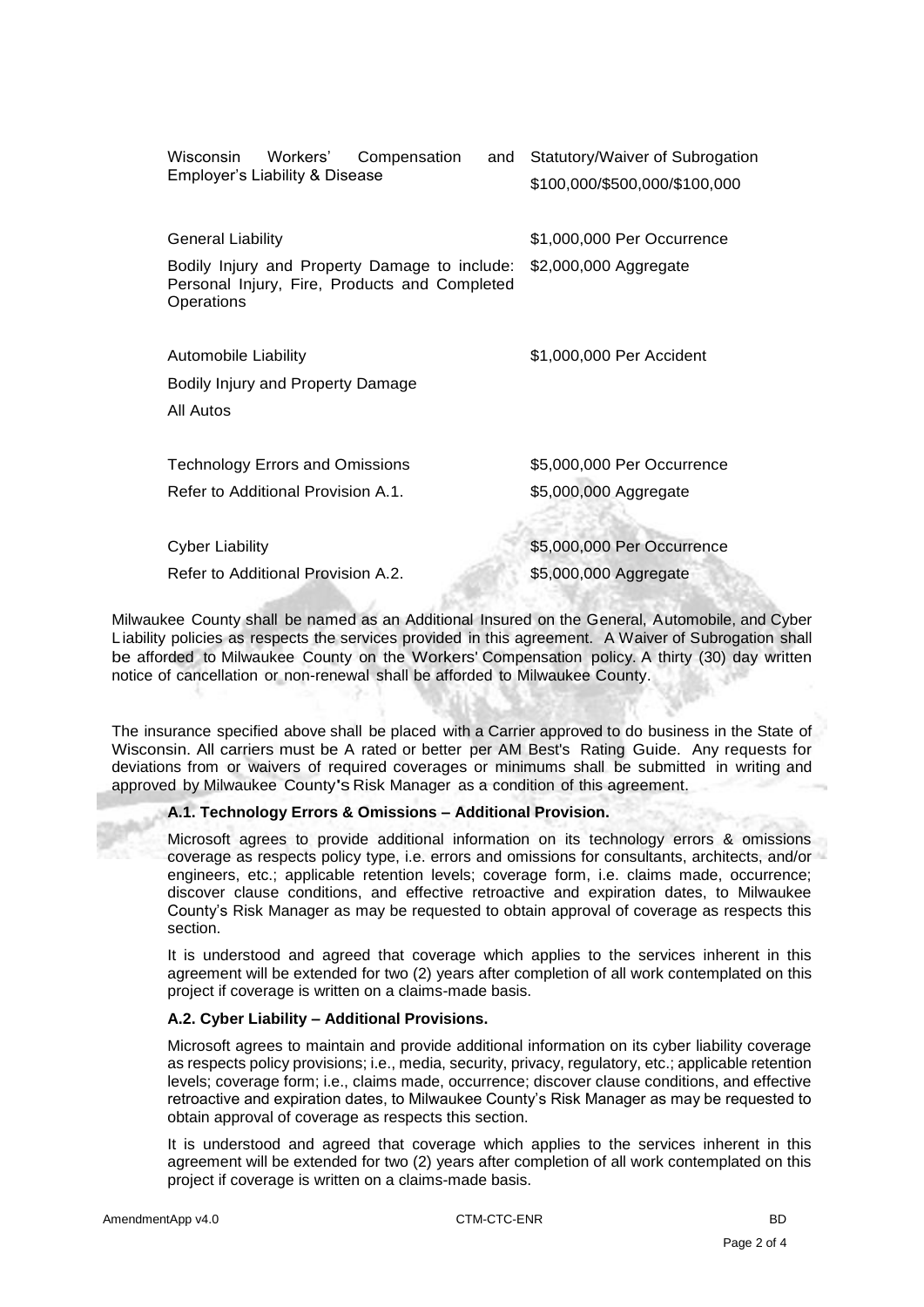At a minimum, cyber liability coverage will contain the following provisions at full policy limits:

- Media Liability Coverage; i.e., Liability coverage for defense costs and damages suffered by others for content-based injuries such as libel, slander, defamation, copyright infringement, trademark infringement, or invasion of privacy.
- Security Liability Coverage; i.e., Liability coverage for defense costs and damages suffered by others resulting from a failure of computer security, including liability caused by theft or disclosure of confidential information, unauthorized access, unauthorized use, denial of service attack or transmission of a computer virus.
- Privacy Liability Coverage; i.e., Liability coverage for defense costs and damages suffered by others for any failure to protect personally identifiable or confidential thirdparty corporate information, whether or not due to a failure of network security.
- Regulatory Proceedings; i.e., Liability coverage for defense costs for proceedings brought by a governmental agency in connection with a failure to protect private information and/or a failure of network security. Coverage includes fines and penalties where insurable by law and compensatory damages.
- Breach Event Expenses; i.e., Reimbursement coverage for the insured's costs to respond to a data privacy or security incident. Covered expenses include computer forensics expenses, legal expenses, costs for a public relations firm and related advertising to restore your reputation, consumer notification, call centers, and consumer credit monitoring services.

#### **3. Maintenance of Records; Audits**.

(a) **Maintenance of Records**. Microsoft shall maintain accurate and complete documents and records relating to charges under the Agreement and documents relating to confidentiality, subcontracts and intellectual property ownership. All financial records shall be maintained in accordance with generally accepted accounting principles. All such documents and records shall be kept and maintained by Microsoft and shall be made available to County during the term of the Agreement and for a period of three (3) years thereafter unless County provides Microsoft with permission to dispose of any such material prior to such time. Such audit shall take place at County's reasonable request in writing.

(b) Inapplicable.

Any subcontractors or other parties performing work on the Agreement will be bound by the same terms and responsibilities as Microsoft. All subcontracts or other agreements for work performed on the Agreement will include written notice that the subcontractors or other parties understand and will comply with the terms and responsibilities. Any and all County contracts and solicitations for contracts shall include a statement that the Microsoft and any subcontractors understand and will abide by the requirements of this section.

#### **4. Public Records.**

Both Parties understand that County is bound by the public records law, and as such, all of the terms of the Agreement are subject to and conditioned on the provisions of Wis. Stat. § 19.21, et seq. Except as otherwise authorized by County in writing, records that are subject to the Wisconsin Public Records Law shall be maintained for a period of three years after receipt of final payment under the Agreement.